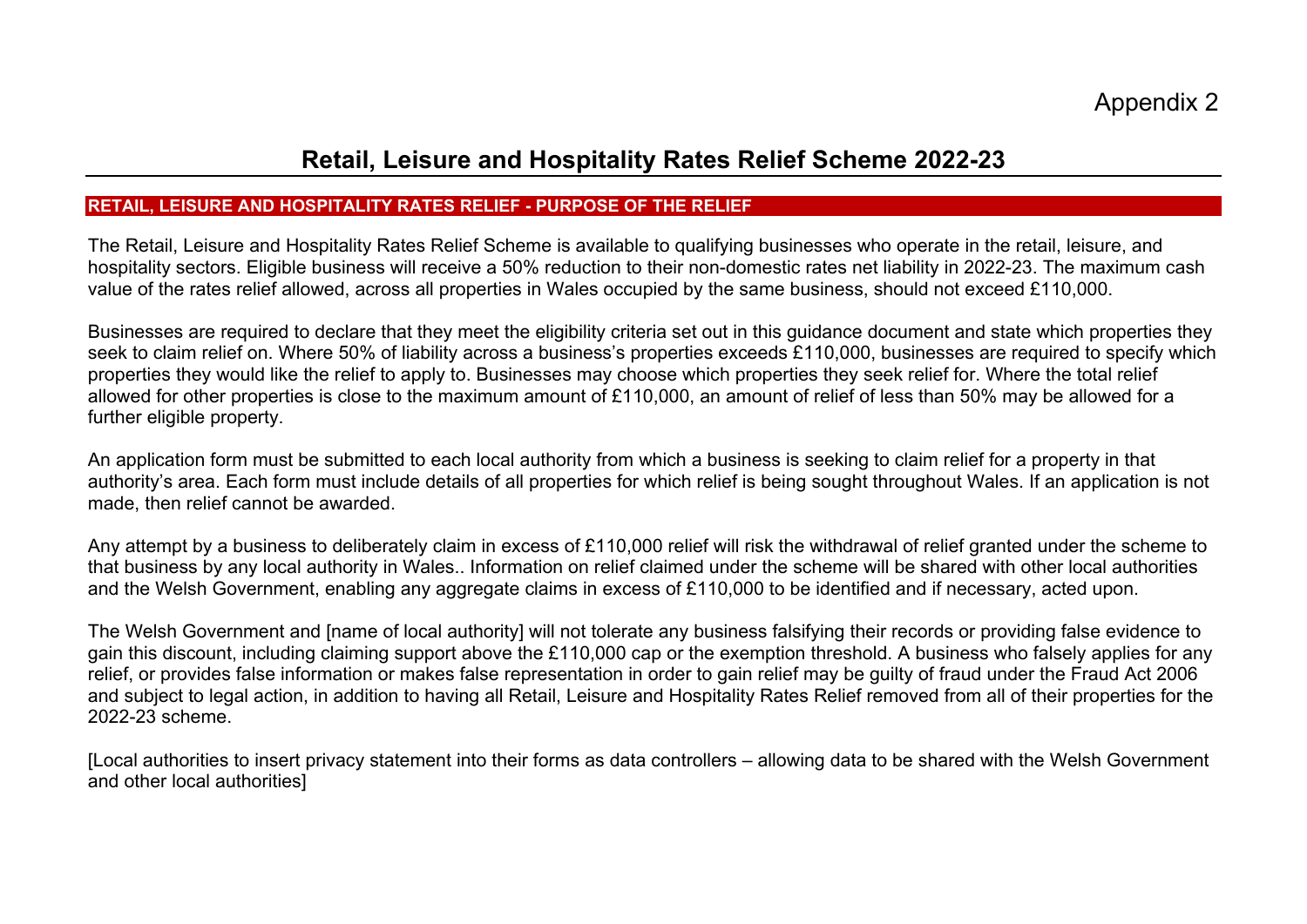**All applicants will need to provide the following information**

**Are you making an application for Retail, Leisure and Hospitality Rates Relief in more than one local authority area?** 

**If yes, please complete Parts 1 and 2** 

**If no, please complete Part 1 only** 

**Part 1: Applicable to all applicants in relation to properties for which Retail, Leisure and Hospitality Rates Relief is being claimed from [name of local authority]** 

Business Name and Address: ...……………………………………………….

Company Registration Number (if applicable): ………………………………………………..

Applicant's name: ………………………………………………………………..

Applicant's role in the business (eg owner / director / company secretary / accountant): ………………………………………………………

Applicant's email: ………………………………………………………………………………

Applicant's telephone number: ……………………………………………………………..

**If you are applying for relief in relation to more than one business premises, please list them in order of preference to which the relief should be applied, noting that the maximum relief that can be allowed to a business in Wales is £110,000. Relief will be granted in the order in which you list the premises.** 

The required details can be found on the Non-Domestic Rates bill issued to you in relation to each property you wish to claim relief for.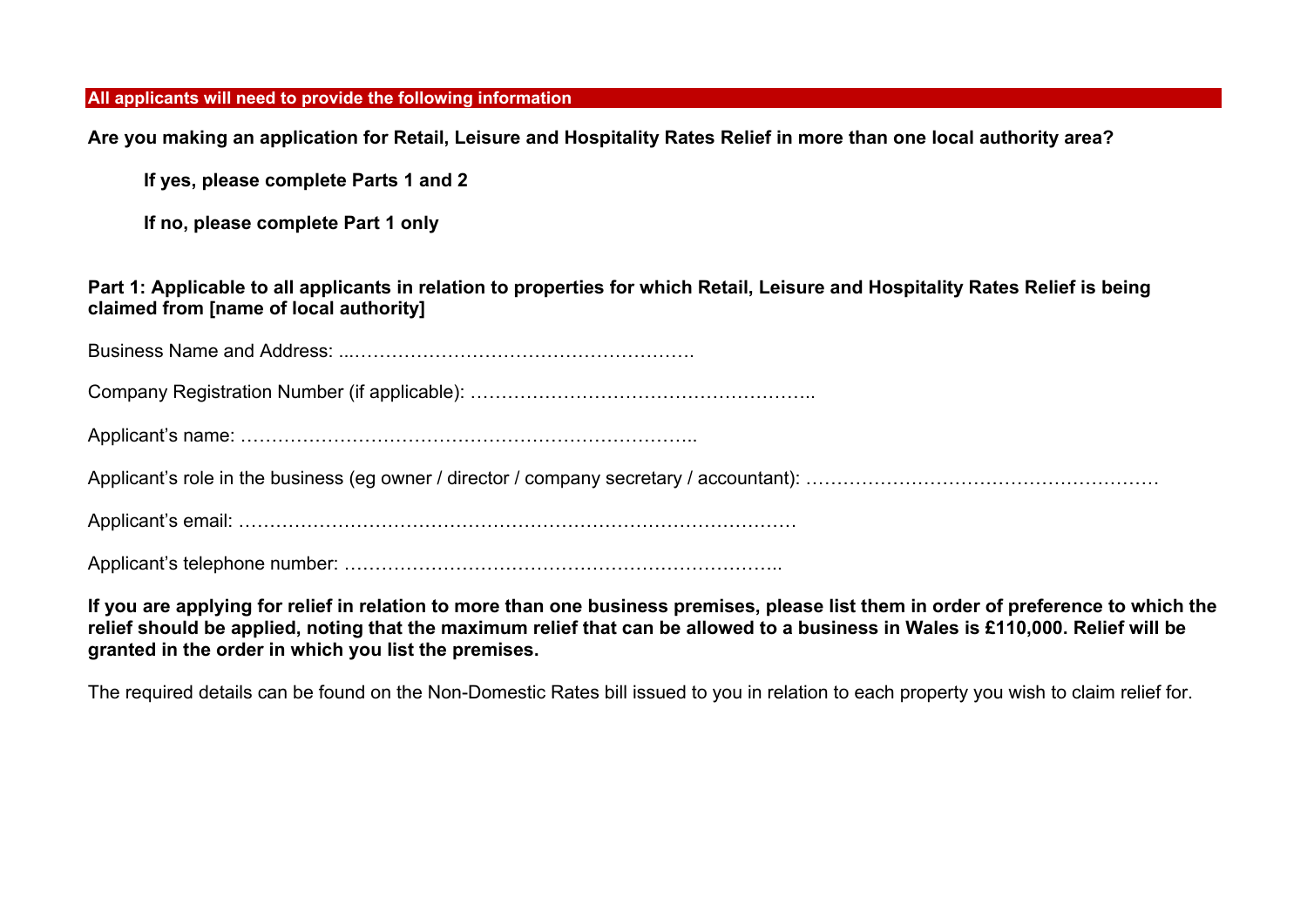| <b>Address of Property</b> | <b>NDR (Business Rates)</b><br><b>Account Number</b> | <b>Rateable Value*</b>                   |
|----------------------------|------------------------------------------------------|------------------------------------------|
| [Property address]         |                                                      | E [LAs may be able to auto-<br>populate] |
|                            |                                                      |                                          |
|                            |                                                      |                                          |
|                            |                                                      |                                          |

| Total amount of Retail, Leisure and Hospitality Rates Relief sought in [name of local                                                                                                                                                                                                                                                                                                       | E [LAs may be able to auto-                                                                               |
|---------------------------------------------------------------------------------------------------------------------------------------------------------------------------------------------------------------------------------------------------------------------------------------------------------------------------------------------------------------------------------------------|-----------------------------------------------------------------------------------------------------------|
| authority] (not to exceed £110,000 across Wales)                                                                                                                                                                                                                                                                                                                                            | calculate a maximum, but the                                                                              |
| You may leave this field blank if Part 2 of this application is not relevant to your business, or if<br>the maximum relief entitlement for your business across Wales will be lower than £110,000. If<br>you are required to claim a specific amount of relief from [name of local authority], to avoid your  <br>business exceeding the £110,000 cap across Wales, you must enter it here. | applicant must be able to request a<br>lower amount, to avoid exceeding<br><b>E110,000 across Wales</b> ] |

\*To find out your rateable value, you can enter details at the Valuation Office Agency's online checker.

## Part 2: Applicable only to businesses applying for relief from multiple local authorities in Wales. In such cases, a separate **application should be made to each local authority.**

Properties in other local authorities in Wales, for which Retail, Leisure and Hospitality Rates Relief is being claimed for this business.

| <b>Address</b>     | Local authority           |
|--------------------|---------------------------|
| [Property address] | [Pick list could be used] |
|                    |                           |
|                    |                           |
|                    |                           |